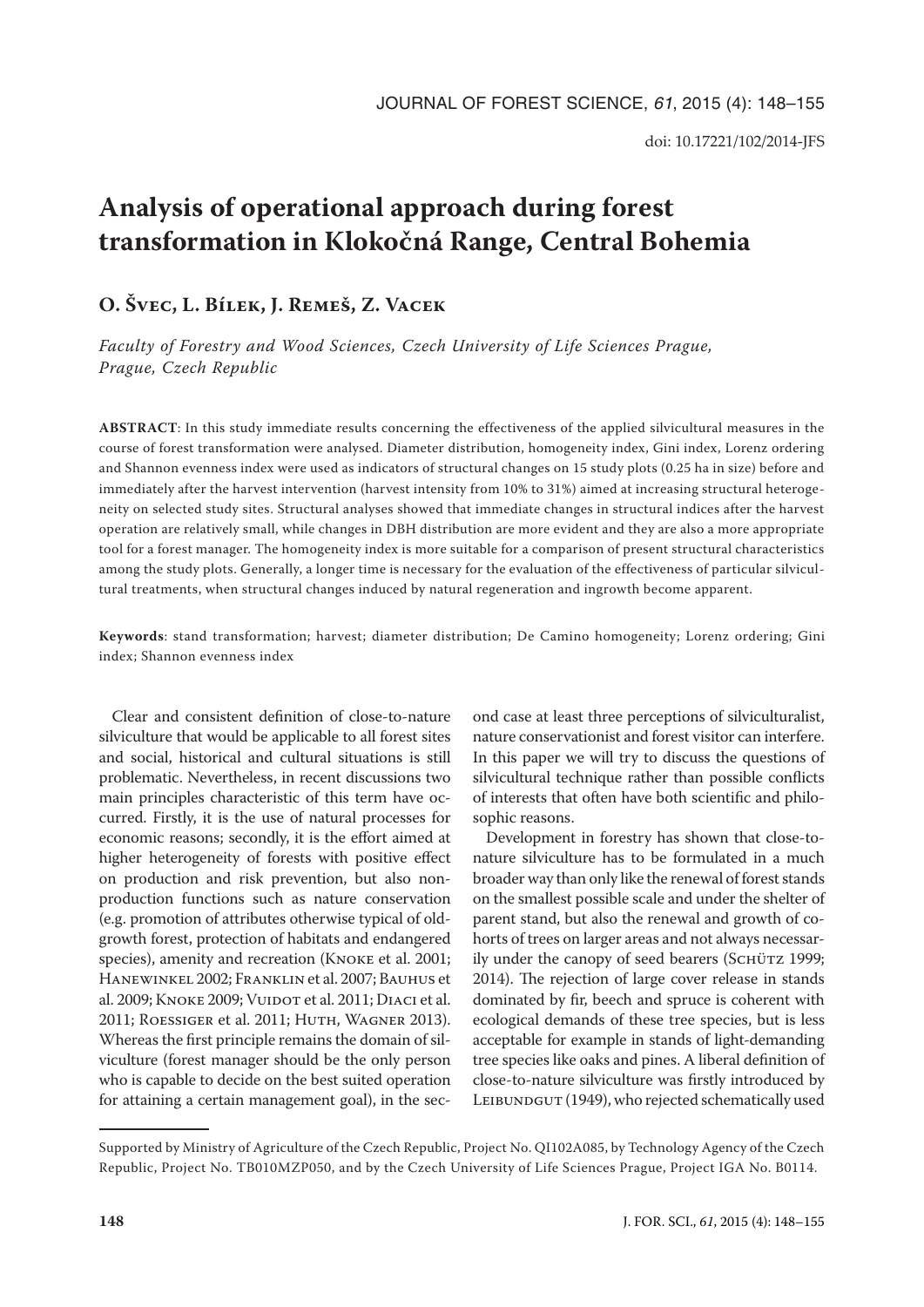silvicultural regimes and proposed the free choice of cutting with the use of varying interventions guided by an appropriate control system (Sснüтz 2014).

In the study area frequent abiotic disturbances like snow load and windbreaks caused repeated damage in even-aged stands of spruce and pine and accelerated the process of forest transformation from evenaged stands to forest stands characterised by a liberal felling treatment. In order to ensure the success of the transformation process, present and past measures must be appropriately analysed. For the evaluation of ecological, economic and other multi-functional aspects good knowledge of tree size distribution is important (Valbuena et al. 2012). The focus of this article is on the plot-level diversity of diameter classes based on dispersion estimates of tree size before and immediately after selective harvest in particular forest stands. De Camino's homogeneity index (1976) was developed as the application of Lorenz ordering in forestry, though this tool was less frequently used than the Gini index (GINI 1921). BACHOFEN and Zingg (2001, 2005) showed for example the effectiveness of forest management operations in relation to structure improvement in mountain spruce forests and compared these results with adjacent stands with no treatment. Васноғем (1999) computed this index when comparing two different selection forests in terms of their equilibrium and development. Saniga et al. (2014) used the homogeneity index to describe the vertical structure of beech-dominated natural forest in the Oblík National Nature Reserve. Vencurik et al. (2012) used this measure of forest homogeneity for classification of forest stand structures in the Mláčik National Nature Reserve. As a measure of spatially inexplicit diameter diversity also the Shannon evenness index (Shannon, Weaver 1949; Pielou 1969) was used. All three indices are described in detail in Materials and Methods.

The general aim of this paper is to compare selected spatially inexplicit structural indices and their sensitivity to applied silvicultural measures regarding the stand structure. Further we aim to analyse an operational approach during the forest transformation and to answer the question whether the selected harvest intensity and spatial arrangement decrease or increase the homogeneity of forest stands under study.

### **MATERIAL AND METHODS**

The research area is managed by Forests of the Czech Republic, State Enterprise. This area is a part of the Konopiště Forest Enterprise, Říčany Forest District. The average temperature of the area is 7.5°C, the vegetation period lasts about 150 days, total annual precipitation amounts to 600 mm, with less than 400 mm in the vegetation period, average elevation of the study area is 480 a.s.l. with characteristic flat relief (REMEŠ, KOZEL 2006).

According to the forest management plan the stands are divided into two types of forest development (FDT): A – acidic forest sites (according to the Czech forest ecosystem classification predominantly 3K – *Querceto-Fagetum acidophilum*); B – waterlogged forest sites (predominantly 4P – *Querceto- -Abietum variohumidum acidophilum*) (Viewegh et al. 2003). In each forest development type the stands are divided according to their spatial and age structure into four segments: 1 – young even-aged stands with full canopy without undergrowth, minimal area ≥ 0.25 ha (not included in the study); 2 – stands with advance regeneration, the middle layer accounts for less than 10% of the stand volume, minimal area  $\geq 0.5$  ha; 3 – stands with more than two layers, the middle layer accounts for more than 20% of the stand volume, the upper layer did not reach full maturity, minimal area  $\geq 0.5$  ha; 4 – stands with similar structure like in segment 3, the upper layer has reached full maturity, minimal area  $\geq 0.5$  ha.

Data was collected from fifteen 0.25 ha study plots (SP), mostly  $50 \times 50$  m in size, immediately before and after the harvest operation in 2013. The planned harvest in a particular forest site was the major criterion for the selection and establishment of these test sites. Their basic characteristics are indicated in Table 1. Within each study plot all woody stems  $\geq 10$  cm DBH were measured. For each stem, the diameter in mm at 1.3 m above the ground (DBH) was measured crosswise with a calliper, the measurement point being marked, the total height and the crown height (Vertex hypsometer, Haglöf Sweden AB, Långsele, Sweden, to the nearest 0.1 m) were measured.

From these data heights were calculated by means of the height curve, using the formula according to NÄSLUND (1936). Stand density, volume and stand basal area were calculated by standard mensurational methods using volume equations (PETRÁŠ, PAJTÍK 1991). The Liocourt model curve (Liocourt 1898) was used to model an ideal selection forest. Differences in top heights (calculated as heights of 20% of the thickest trees) between the species and forest development type were separately tested by one-way analysis of variance (ANOVA). Data were log transformed to acquire normal distribution (tested by Shapiro-Wilk test).

De Camino's homogeneity index (1976) was computed as an indicator of stand homogeneity. Equation (1) for this index of homogeneity (*H*) is as follows: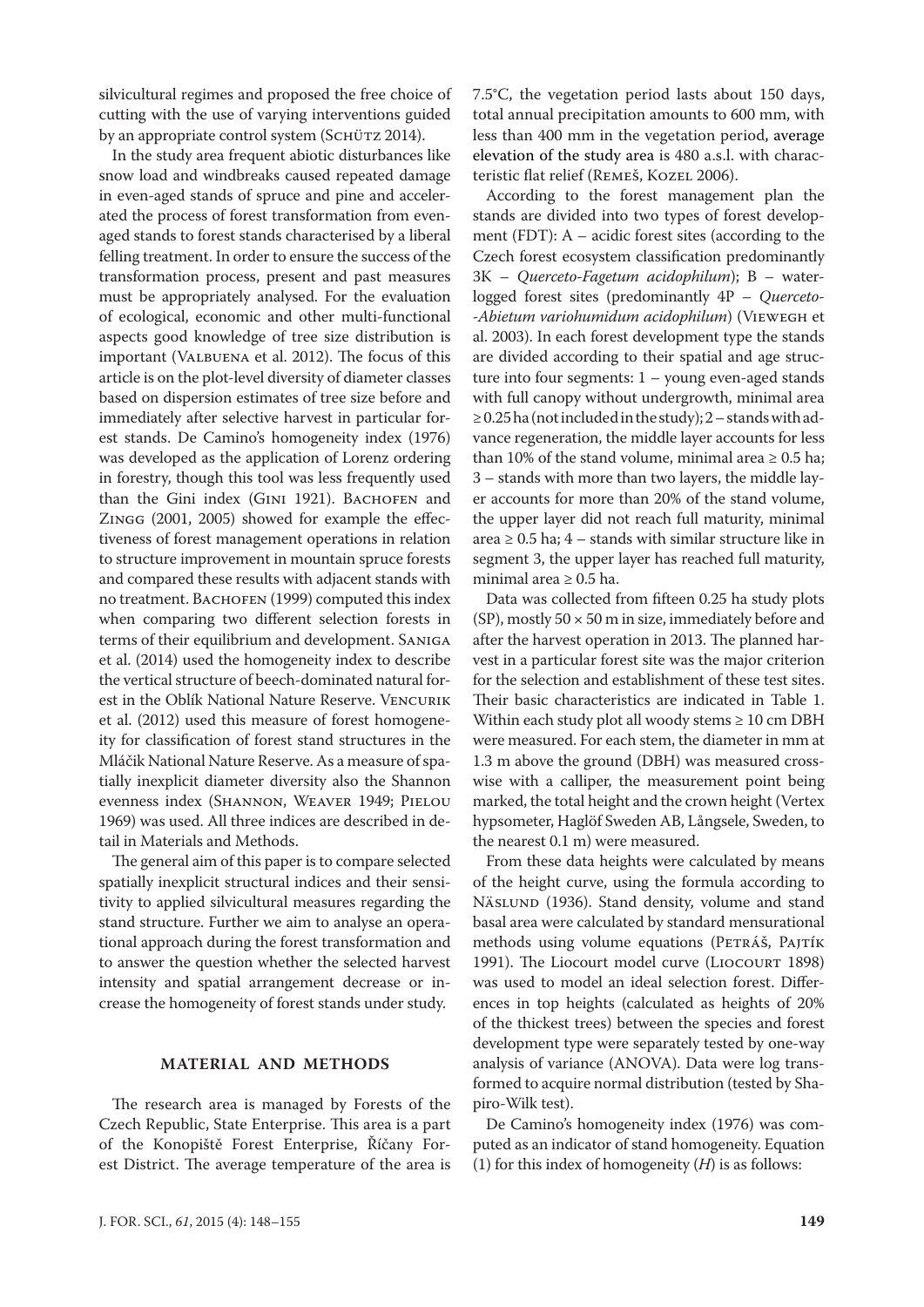$$
H = \frac{\sum_{i=1}^{u-1} \text{SN}\%}{\sum_{i=1}^{u-1} (\text{SN}\% - \text{SV}\%)}
$$
 (1)

where:

SN% – sum of stem percentages up to DBH class *i,* SV% – sum of volume percentages up to DBH class *i.*

The Lorenz curve is then a very useful tool for graphical comparison of stand structures showing the relation between the variables SN% and SV%. For a completely homogeneous stand, the Lorenz curve forms a diagonal between the points (0, 0) and (100, 100). The less homogeneous the stand, the more the Lorenz curve deviates from this diagonal (KRAMER 1988; BACHOFEN, ZINGG 2001).

The Gini index was calculated from individual tree data (Gini 1921). The Gini coefficient was calculated using equation  $(2)$  according to GLASSER  $(1962)$ .

$$
G = \frac{1}{\overline{X}_n (n-1)} \sum_{i=1}^{n} (2i - n - 1) X_i
$$
 (2)

where*:* 

 $X_i$  – sizes sorted from smallest to largest tree,  $X_i \leq X_2$  $\leq \ldots X_n$ .

As spatially inexplicit index quantifying diameter diversity, the Shannon evenness index (*S*) (SHANNON, Weaver 1949; Pielou 1969) was computed. We calculated for basal area (G) proportions as equation (3):

$$
S = (-\sum_{i=1}^{M} p_i \times \ln p_i) / \ln(15)
$$
 (3)

where:

*M* – number of diameter classes;

 $p_i$  – proportion of basal area in diameter class *i* (m<sup>2</sup>·ha<sup>-1</sup>).

*S* takes values between 0 for only one diameter class and 1 when all diameter classes are equally abundant, while 15 tree species were set as default for maximal entropy.

Data were analysed using the Statistica 12 software. Basic stand parameters, harvested volume and tree species diversity were correlated. Significance of statistics was noted as follows:  $P \le 0.01$ ,  $P \le 0.05$ ,  $P > 0.05$ .

#### **RESULTS**

As shown in Table 1, stand characteristics are highly variable with pronounced differences in standing volumes and also tree species composition irrespective of forest development types and their segments. Growing stock on study plots ranged from 244.04 (SP 9) to 542.36  $m^3$ ·ha<sup>-1</sup> (SP 15), tree numbers ranged from 284 (SP 12) to 516 trees·ha–1 (SP 14). Representation of spruce was the highest on SP 1 with 91.20% and the lowest on SP 8 with 9.59%. Nevertheless, a contrast in production capacity between forest development types is apparent from Fig. 1a, where height curves for spruce and pine on FDT A are superior to height curves for FDP B.

Table 1. Study plot characteristics including forest development type and volume proportions for particular tree species

| Study<br>plot | Forest<br>development<br>type | Forest<br>stand | Age | Total<br>volume<br>$(m^3 \cdot ha^{-1})$ | Spruce<br>volume<br>(% ) | Pine<br>volume<br>(%) | Volume of<br>other spp.<br>(%) | Tree<br>number<br>$(indd·ha^{-1})$ |
|---------------|-------------------------------|-----------------|-----|------------------------------------------|--------------------------|-----------------------|--------------------------------|------------------------------------|
| $\mathbf{1}$  | B <sub>2</sub>                | 216Fa12b        | 120 | 440.08                                   | 91.20                    | 5.83                  | 2.97                           | 384                                |
| 2             | B <sub>2</sub>                | 216Fa12a/1a     | 120 | 489.28                                   | 86.94                    | 8.00                  | 5.05                           | 332                                |
| 3             | A <sub>2</sub>                | 629A9/4/52      | 90  | 323.76                                   | 65.89                    | 32.32                 | 1.79                           | 428                                |
| 4             | A <sub>2</sub>                | 631C13b/1p      | 130 | 523.32                                   | 60.48                    | 30.92                 | 8.60                           | 348                                |
| 5             | A <sub>2</sub>                | 626C10a/2a      | 100 | 397.40                                   | 78.46                    | 6.75                  | 14.79                          | 388                                |
| 6             | A3                            | 626C10a/2a      | 100 | 286.84                                   | 21.34                    | 70.09                 | 8.58                           | 484                                |
| 7             | B <sub>4</sub>                | 626B10/5a/2a    | 100 | 304.92                                   | 36.21                    | 57.98                 | 5.81                           | 400                                |
| 8             | B <sub>3</sub>                | 216Fa8          | 80  | 286.56                                   | 9.59                     | 75.77                 | 14.64                          | 352                                |
| 9             | <b>B4</b>                     | 626B10/5a/2a    | 100 | 244.04                                   | 58.70                    | 24.42                 | 16.88                          | 456                                |
| 10            | <b>B4</b>                     | 628C11/2        | 110 | 327.28                                   | 69.78                    | 27.01                 | 3.21                           | 376                                |
| 11            | B <sub>3</sub>                | 216Fa12a/1a     | 120 | 491.68                                   | 59.01                    | 40.59                 | 0.41                           | 312                                |
| 12            | B <sub>3</sub>                | 216Fa12a/1a     | 120 | 400.36                                   | 73.57                    | 18.59                 | 7.83                           | 284                                |
| 13            | A3                            | 626C10a/2a      | 100 | 483.84                                   | 66.09                    | 25.94                 | 7.97                           | 332                                |
| 14            | B <sub>2</sub>                | 216Fa12b        | 120 | 323.88                                   | 85.91                    | 10.40                 | 3.69                           | 516                                |
| 15            | A <sub>3</sub>                | 626C10a/2a      | 100 | 542.36                                   | 78.87                    | 13.47                 | 7.66                           | 344                                |

Forest development type: A – acidic forest sites (*Querceto-Fagetum acidophilum*); B – waterlogged forest sites (*Querceto-Abietum variohumidum acidophilum*), 2–4 – segment of forest development type, for more details see Materials and Methods; Age – age of the overstorey according to forest management type; Total volume – growing stock per 1 ha calculated from dendrometric data collected on study plots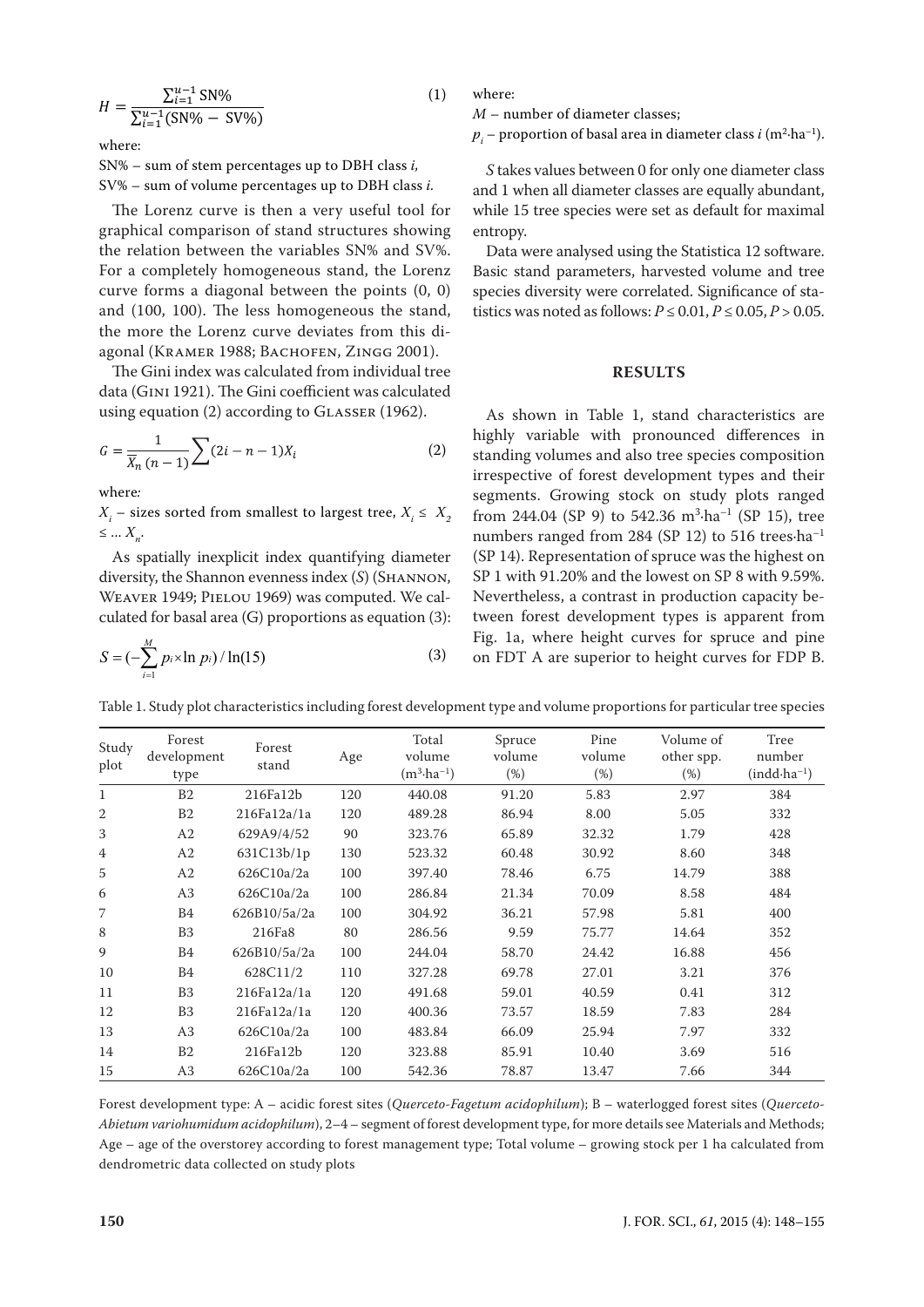

Fig. 1. Height curves for pine and spruce for forest development type (FDT) A – acidic and B – waterlogged forest sites in the study area (a); top heights for particular forest development types and tree species. Error bars denote standard error of the mean (b)

There is a statistically significant difference in top heights of spruce between forest development types  $(F_{(1, 138)} = 23.2, P < 0.01)$ , whereas in the case of pine no difference was confirmed  $(F_{(1, 42)} = 0.6, P = 0.46)$ (Fig. 1b).

Removed wood volumes ranged from 32.32  $\text{m}^3\cdot\text{ha}^{-1}$ on SP 14 (harvest intensity 10%) to 152.96  $m^3$ ·ha<sup>-1</sup> on SP 11 (harvest intensity 31%) with the highest average volume of individual harvested tree  $(2.39 \text{ m}^3)$  on

this study plot (Table 2). The lowest average volume of harvested tree was 1.04 m<sup>3</sup> on SP 9 and the average value for all plots was  $1.50 \text{ m}^3$ .

On study plots 3, 8, 9, 12 and 13 the increase or decrease of homogeneity index before and after the harvest operation is not consistent with the change in the value of Shannon evenness index (with the exception of study plot 13 this is also valid for the Gini index). Inconsistency between Shannon evenness and

Table 2. Harvest volumes, homogeneity index (*H*), Shannon evenness index (*S*) and Gini index (*G*) before and after the harvest operation in a particular stand

| Forest<br>development | Study          | Harvest          |        |                                      |             |             | $S_{\rm b}$ |             | $G_{\rm b}$ | $G_{\rm a}$ | Relative<br>change of H |  |
|-----------------------|----------------|------------------|--------|--------------------------------------|-------------|-------------|-------------|-------------|-------------|-------------|-------------------------|--|
| type                  | plot           | $(indd·ha^{-1})$ |        | $(m^3\text{-}ha^{-1})$ intensity (%) | $H_{\rm b}$ | $H_{\rm a}$ |             | $S_{\rm a}$ |             |             | and S                   |  |
| B2                    | $\mathbf{1}$   | 48               | 50.56  | 11.49                                | 6.21        | 5.87        | 0.729       | 0.738       | 0.236       | 0.241       | マスス                     |  |
| B <sub>2</sub>        | 2              | 32               | 48.48  | 9.91                                 | 4.51        | 4.46        | 0.771       | 0.777       | 0.270       | 0.273       | マスス                     |  |
| B <sub>2</sub>        | 14             | 28               | 32.32  | 9.98                                 | 3.52        | 3.50        | 0.794       | 0.801       | 0.501       | 0.531       | マスス                     |  |
| A <sub>2</sub>        | 3              | 44               | 38.32  | 11.84                                | 3.47        | 3.49        | 0.783       | 0.787       | 0.335       | 0.338       | ススス                     |  |
| A2                    | $\overline{4}$ | 40               | 74.76  | 14.29                                | 3.40        | 3.39        | 0.696       | 0.703       | 0.238       | 0.246       | マスス                     |  |
| A2                    | 5              | 40               | 65.4   | 16.46                                | 2.89        | 2.83        | 0.844       | 0.863       | 0.414       | 0.430       | マスス                     |  |
| B <sub>3</sub>        | 8              | 52               | 80.80  | 28.20                                | 2.93        | 3.07        | 0.772       | 0.775       | 0.381       | 0.395       | ススス                     |  |
| B <sub>3</sub>        | 11             | 64               | 152.96 | 31.11                                | 2.58        | 2.33        | 0.763       | 0.783       | 0.366       | 0.384       | マスス                     |  |
| B <sub>3</sub>        | 12             | 40               | 59.32  | 14.82                                | 2.88        | 2.78        | 0.719       | 0.700       | 0.332       | 0.332       | ススス                     |  |
| A3                    | 6              | 32               | 41.76  | 14.56                                | 2.18        | 2.26        | 0.837       | 0.833       | 0.487       | 0.492       | スレス                     |  |
| A3                    | 13             | 56               | 129.68 | 26.80                                | 3.25        | 3.21        | 0.811       | 0.720       | 0.367       | 0.368       | ג צע                    |  |
| A <sub>3</sub>        | 15             | 40               | 46.40  | 8.56                                 | 4.57        | 4.64        | 0.744       | 0.735       | 0.258       | 0.247       | メスス                     |  |
| <b>B4</b>             | 7              | 32               | 46.36  | 15.20                                | 2.00        | 2.00        | 0.769       | 0.782       | 0.448       | 0.466       | →スス                     |  |
| <b>B4</b>             | 9              | 44               | 45.72  | 18.73                                | 2.18        | 2.23        | 0.801       | 0.807       | 0.514       | 0.521       | ススス                     |  |
| B <sub>4</sub>        | 10             | 40               | 65.64  | 20.05                                | 1.99        | 2.03        | 0.762       | 0.755       | 0.432       | 0.456       | スレス                     |  |

 $H_{\rm b}$  – De Camino's homogeneity index before harvest;  $H_{\rm a}$  – De Camino's homogeneity index after harvest; S<sub>b</sub> – Shannon evenness index before harvest;  $S_\text{\tiny a}$  – Shannon evenness index after harvest;  $G_\text{\tiny b}$  – Gini index of inequality before harvest;  $G_\text{\tiny a}$  – Gini index of inequality after harvest; relative change of *H*, *S* and *G*: ↘ decreasing index value, ↗ increasing index value, → no change in index value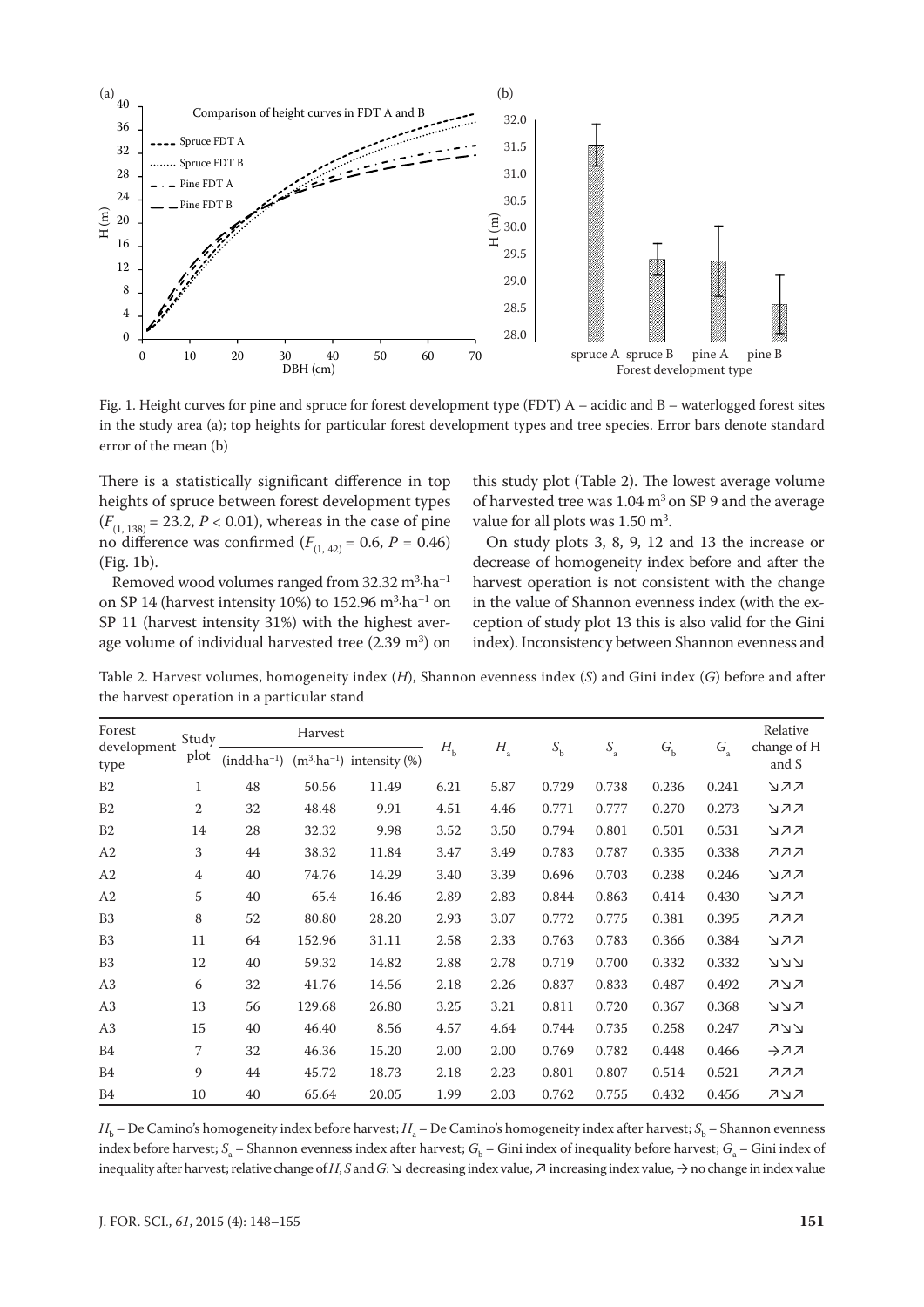

Fig. 2. Stem distribution before felling and after felling with Liocourt model curve  $(A = 110, q = 1.3)$ ; (a) Lorenz ordering with interdependence of the parameters SN (%) and SV (%), (b) distribution of harvested wood volumes among DBH classes, (c) on study plot 10

Gini indices was found only on plots 6, 10, and 13. Generally, the shift in the value of structural indices is very small and correlates neither with number of harvested individuals nor removed wood volumes, or harvest intensity. Only on SP 15 (study plot with the lowest harvest intensity) according to all three structural indices the heterogeneity of forest stand was lower after the harvest operation, whereas on all other plots according to at least one structural index the felling operation immediately contributed to the higher structural diversity of forest stand (Table 2).

As expected, the lowest values of the homogeneity index (*H*) were reached in segment B4 on test sites 7, 9 and 10. Fig. 2 shows a typical situation for this segment on study plot 10, where the applied treatment increased the value of homogeneity index from  $H = 1.99$  to 2.03 (the value of homogeneity index calculated for ideal selection structure is  $H = 2.42$ ). Stem distribution before felling, after felling and Liocourt model curve are shown in Fig. 2a, Lorenz ordering is shown in Fig. 2b. In accordance with the model curve  $(A = 110, q = 1.3)$  harvested trees were in DBH classes from 34 to 50 cm (Fig. 2c).

Generally, higher values of the homogeneity index (*H*) were reached in segments 2 and 3, nevertheless not always with lower values in segment 2, where the more simplified forest structure was expected. In total, the homogeneity index (*H*) amounted to the highest value on SP 1. DBH structure before and after felling for this SP and the Lorenz ordering are shown in Fig. 3.

The homogeneity index is positively correlated with total basal area  $(m^3 \cdot ha^{-1})$ , total volume  $(m^3 \cdot ha^{-1})$  and volume of Norway spruce  $(m^3 \cdot ha^{-1})$  and negatively correlated with the volume of Scotch pine  $(m^3 \cdot ha^{-1})$ . The Shannon evenness index is negatively correlated with the total basal area  $(m^3 \cdot ha^{-1})$  and positively correlated with tree numbers (trees**·**ha–1). The Gini index is negatively correlated with total basal area  $(m^3 \cdot ha^{-1})$ , total volume  $(m^3 \cdot ha^{-1})$ , volume of Norway spruce  $(m<sup>3</sup>·ha<sup>-1</sup>)$ , and positively correlated with tree numbers (trees $\cdot$ ha<sup>-1</sup>). Numbers of trees per ha were negatively correlated with both total basal area and total volume, generally on plots with higher tree numbers before felling, the harvest operation removed smaller amounts of wood. With the higher share of pine total basal area as well as total volume decreased on study plots (Table 3).

#### **DISCUSSION**

To characterise the stand structure of a particular forest stand, a single variable is insufficient. On all study plots presented here the main goal of for-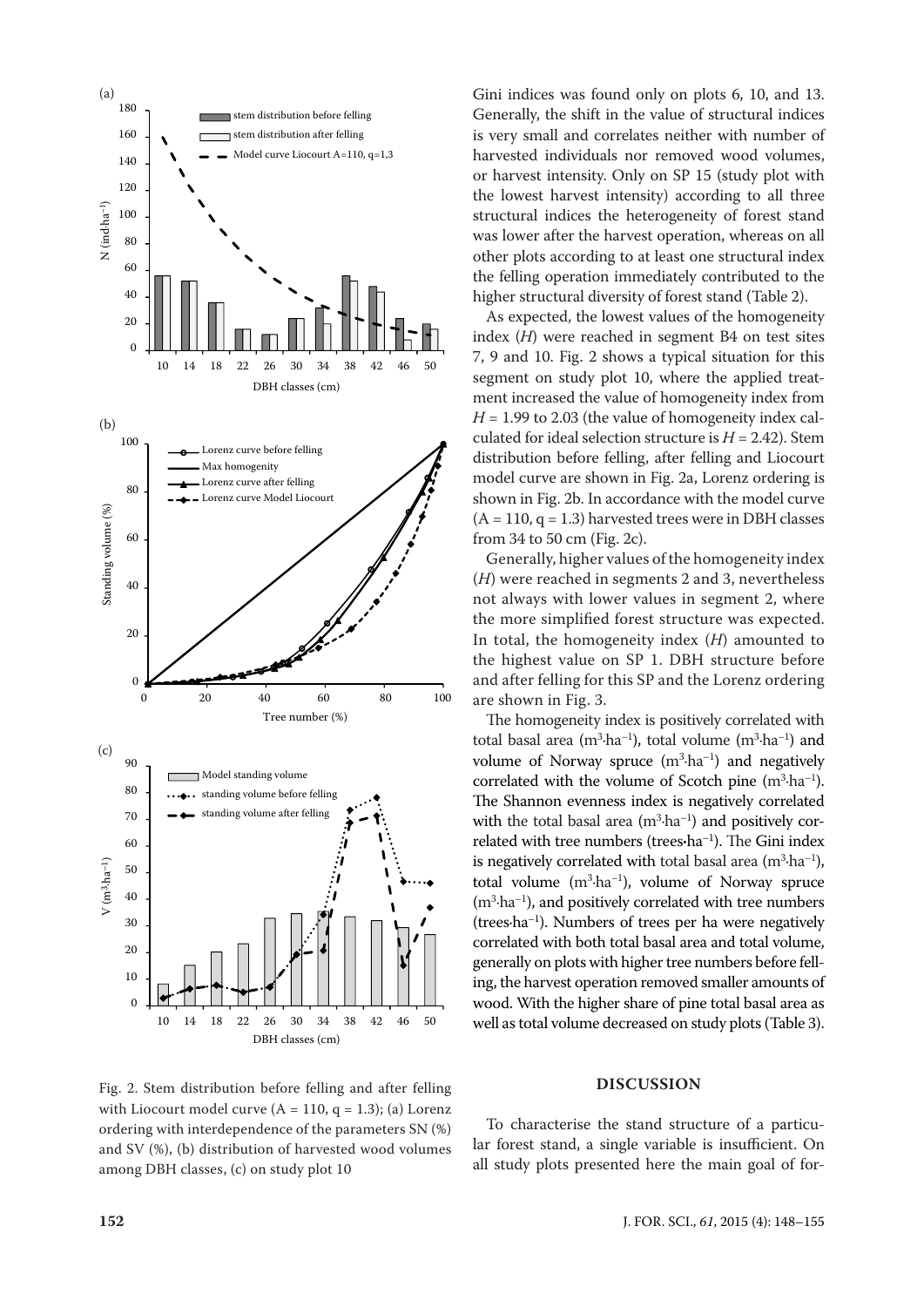

Fig. 3. Stem distribution before felling and after felling; (a) Lorenz ordering with interdependence of the parameters SN (%) and SV (%), (b) on study plot 1

est intervention was to promote forest structures resembling that of a selection forest. Structural analyses show that immediate changes in structural indices after the harvest operation are relatively small, while changes in DBH distribution are more evident and they are also a more appropriate tool for a forest manager. Moreover, according to BACHOFEN and ZINGG (2001) changes in the coefficient of homogeneity and Lorenz curve due to the treatment are not clearly visible. The reason for this may be that the removal of trees implies changes in tree numbers and growing stock in the same direction. Thus we suggest that this structural index is quite a suitable indicator of equilibrium in a long-term survey of selection forest and for the immediate effect of harvest operations rather than the Gini index and diameter distribution among diameter classes should be used.

On the other hand, it has been confirmed that both the Gini index and the homogeneity index are more sensible indicators than the Shannon evenness index. Generally, heterogeneous stands should have a lower coefficient of homogeneity, homogeneous stands a higher one. Camino (1976) gave several examples of forest types and their expected value of homogeneity index: for even-aged spruce stands thinned from above  $2.2 \leq H \leq 3.9$ ; for even-aged beech stands thinned from above  $3.4 \leq H \leq 4.2$ ; for even-aged beech and spruce stands thinned from below  $H > 5.0$  and for selection forest  $1.3 \le H \le 2.8$ . In segment 2 our results supported the opinion that the homogeneity of selection forest or stands in a transition period is higher on poorer sites (on acidic sites the average value of  $H<sub>b</sub> = 3.25$ , waterlogged sites  $H<sub>b</sub> = 4.75$ ) than on rich ones. Nevertheless, this is not true of segment 3, where acidic sites reached the average value of homogeneity index before harvest  $H<sub>b</sub> = 3.33$  (even the higher value than in segment 2), while on waterlogged sites only  $H<sub>b</sub> = 2.80$ . This result may be influenced by a very high degree of homogeneity on SP 15 with high growing stock and

|  |  | Table 3. Correlation matrix describing the stand structure before harvest operation |  |  |
|--|--|-------------------------------------------------------------------------------------|--|--|
|--|--|-------------------------------------------------------------------------------------|--|--|

|               | Basal area<br>$(m^2 \cdot ha^{-1})$ | Volume<br>$(m^3 \cdot ha^{-1})$ | Spruce volume Pine volume Tree number<br>$(m^3 \cdot ha^{-1})$ | $(m^3 \cdot ha^{-1})$ | $(trees \cdot ha^{-1})$ | Harvest<br>$(m^3 \cdot ha^{-1})$ | $H_b$      | $S_b$          | $G_b$ |
|---------------|-------------------------------------|---------------------------------|----------------------------------------------------------------|-----------------------|-------------------------|----------------------------------|------------|----------------|-------|
| Basal area    | 1.000                               |                                 |                                                                |                       |                         |                                  |            |                |       |
| Volume        | $0.986**$                           | 1.000                           |                                                                |                       |                         |                                  |            |                |       |
| Spruce volume | $0.817**$                           | $0.836*$                        | 1.000                                                          |                       |                         |                                  |            |                |       |
| Pine volume   | $-0.100$                            | $-0.132$                        | $-0.637*$                                                      | 1.000                 |                         |                                  |            |                |       |
| Tree number   | $-0.611*$                           | $-0.661**$                      | $-0.425$                                                       | $-0.125$              | 1.000                   |                                  |            |                |       |
| Harvest       | 0.417                               | 0.430                           | 0.094                                                          | 0.447                 | $-0.577*$               | 1.000                            |            |                |       |
| $H_h$         | $0.554*$                            | $0.552*$                        | $0.713**$                                                      | $-0.512*$             | $-0.171$                | $-0.174$                         | 1.000      |                |       |
| $S_b$         | $-0.525*$                           | $-0.457$                        | $-0.368$                                                       | $-0.019$              | $0.535^*$               | $-0.025$                         | $-0.380$   | 1.000          |       |
| ${\cal G}_b$  | $-0.791**$                          | $-0.796**$                      | $-0.685**$                                                     | 0.130                 | $0.665$ **              | $-0.134$                         | $-0.739**$ | $0.688**1.000$ |       |

 $H_h$  – De Camino's homogeneity index before harvest;  $S_b$  – Shannon evenness index before harvest;  $G_b$  – Gini index of inequality before harvest; \*statistically significant at the level *P* < 0.05, \*\**P* < 0.01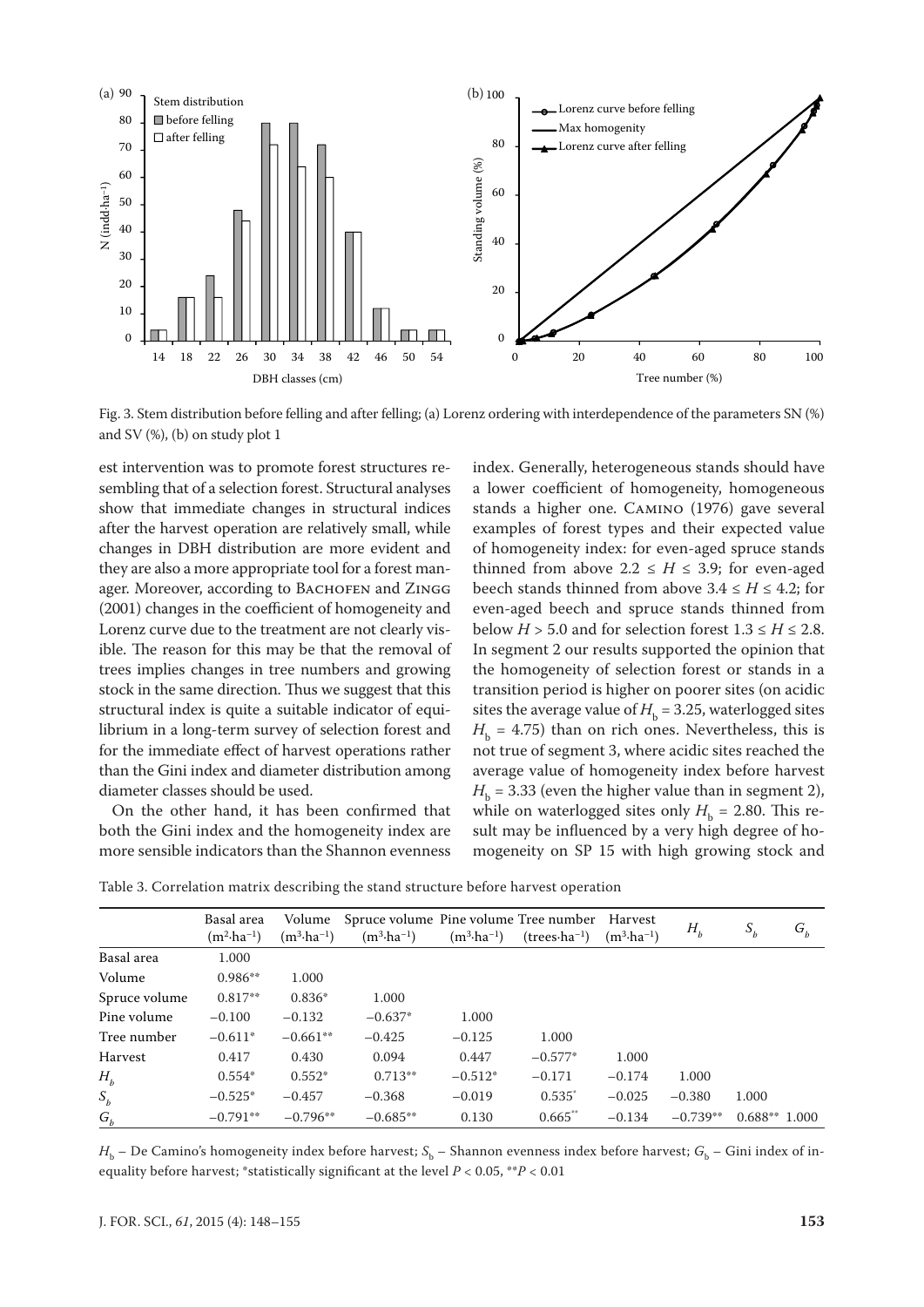DBH structure untypical of this FDT (left skewed approaching the shape of the Gaussian curve). On segment 4 the average value of the homogeneity index on waterlogged sites (B4) dropped to the lowest average value  $H_b = 2.06$ . Despite this CAMINO (1976) considered this coefficient as capable to monitor the site quality of selection forest, since on poorer sites normally higher homogeneity of selection forests is expected. According to LEXERØD and EID (2006) in simulated diameter distributions the Gini coefficient range from 0.16 to 0.30 indicated normal distribution and the range from 0.44 to 0.57 indicated J-shaped distribution, which was mainly the case of segment B4 in our study. Despite this, it has been shown that segments of forest development types do not always coincide with the observed structural heterogeneity of a particular study site. This is mainly due to rather a coarse spatial forest arrangement, where each FDT covers an area of 0.5 ha at least, while SP covered the area of 0.25 ha only. This explains why for example on SP 5 in segment A2 relatively low value of structural heterogeneity ( $H<sub>b</sub> = 2.89$ ), high value of Shannon evenness index  $(S_b = 0.844)$  and Gini index  $(G<sub>b</sub> = 0.414)$  were reached, while on SP 15 in segment A3 structural heterogeneity amounted to much higher value ( $H<sub>b</sub> = 4.57$ ), Shannon evenness index  $(S_b = 0.744)$  and Gini index ( $G_b = 0.258$ ) dropped to relatively lower values.

In accordance with BACHOFEN and ZINGG (2001) it has been shown that it is possible to increase the heterogeneity by strong interventions. Nevertheless, the forest manager should also consider the question of risk prevention: whereas with moderate interventions the desired effect on stand structure is not assured, intensive harvest may also increase the threat to the stand stability. Whether the forest stand after moderate treatments develops in a desired direction will not be seen immediately, but only within a longer time span. In present observations, with increasing growing stock and basal area it seems logical to observe the lower stand structural diversity, while a higher portion of pine allows the co-existence of shade tolerant spruces in middle and lower layers (Table 3). Thus, at least at the initial stage of forest transformation this tree species could help to create more diversified forest structures, although its share as shade intolerant tree species will successively decrease.

The real effectiveness of a silvicultural treatment cannot be based on one single variable, nor can it be effectively assessed without the reaction of supressed individuals below the measured thresholds or the new seedlings emergence. Since adequate regeneration and ingrowth are prerequisites for the creation and long-term maintenance of a selection forest, on all study plots additional measurements of natural regeneration and advanced individuals up to DBH < 10 cm before and after the treatment with long-term observations are necessary.

#### **References**

- Bachofen H. (1999): Gleichgewicht, Struktur und Wachstum in Plenterbeständen. Schweizerische Zeitschrift für Forstwesen, 150: 157–170.
- Bachofen H., Zingg A. (2001): Effectiveness of structure improvement thinning on stand structure in subalpine Norway spruce (*Picea abies* (L.) Karst.) stands. Forest Ecology and Management, 145: 137–149.
- Bachofen H., Zingg A. (2005): Auf dem Weg zum Gebirgsplenterwald: Kurzzeiteffekte von Durchforstungen auf die Struktur subalpiner Fichtenwälder. Schweizerische Zeitschrift für Forstwesen, 156: 456–466.
- BAUHUS J., PUETTMANN K., MESSIER C. (2009): Silviculture for old-growth attributes. Forest Ecology and Management, 258: 525–537.
- De Camino R. (1976): Zur Bestimmung der Bestandeshomogenität. Allgemeine Forst- und Jagdzeitung, 147: 54–58.
- Diaci J., Kerr G., O'Hara K. (2011): Twenty-first century forestry: integrating ecologically based, uneven-aged silviculture with increased demands on forests. Forestry, 84: 463–465.
- Franklin J.F., Mitchell R.J., Palik B.J. (2007): Natural Distrurbance and Stand Development Principles for Ecological Forestry. General Technical Report NRS-19. Newton Square, USDA Northern Research Station: 44.
- Gini C. (1921): Measurement of inequality on income. Economic Journal, 31: 22–43.
- PETRÁŠ R., PAJTÍK J. (1991): Sústava česko-slovenských objemových tabuliek drevín. Lesnický časopis, 1: 49–56.
- Glasser G.J. (1962): Variance formulas for the mean difference and coefficient of concentration. Journal of the American Statistical Association, 57: 648–654.
- Hanewinkel M. (2002): Comparative economic investigations of even-aged and uneven-aged silvicultural systems: a critical analysis of different methods. Forestry, 75: 473–481.
- Huth F., Wagner S. (2013): Ökosystemleistungen von Dauerwäldern – eine aktuelle Analyse des Waldbaus. Schweizerische Zeitschrift für Forstwesen, 164: 27–36.
- Knoke T., Moog M., Plusczyk N. (2001): On the effect of volatile stumpage prices on the economic attractiveness of a silvicultural transformation strategy. Forest Policy and Economics, 2: 229–240.
- Knoke T. (2009): Zur finanziellen Attraktivität von Dauerwaldwirtschaft und Überführung: eine Literaturanalyse. Schweizerische Zeitschrift für Forstwesen. 160: 152–161.
- Kramer H. (1988): Waldwachstumslehre. Hamburg-Berlin, Parey: 374.